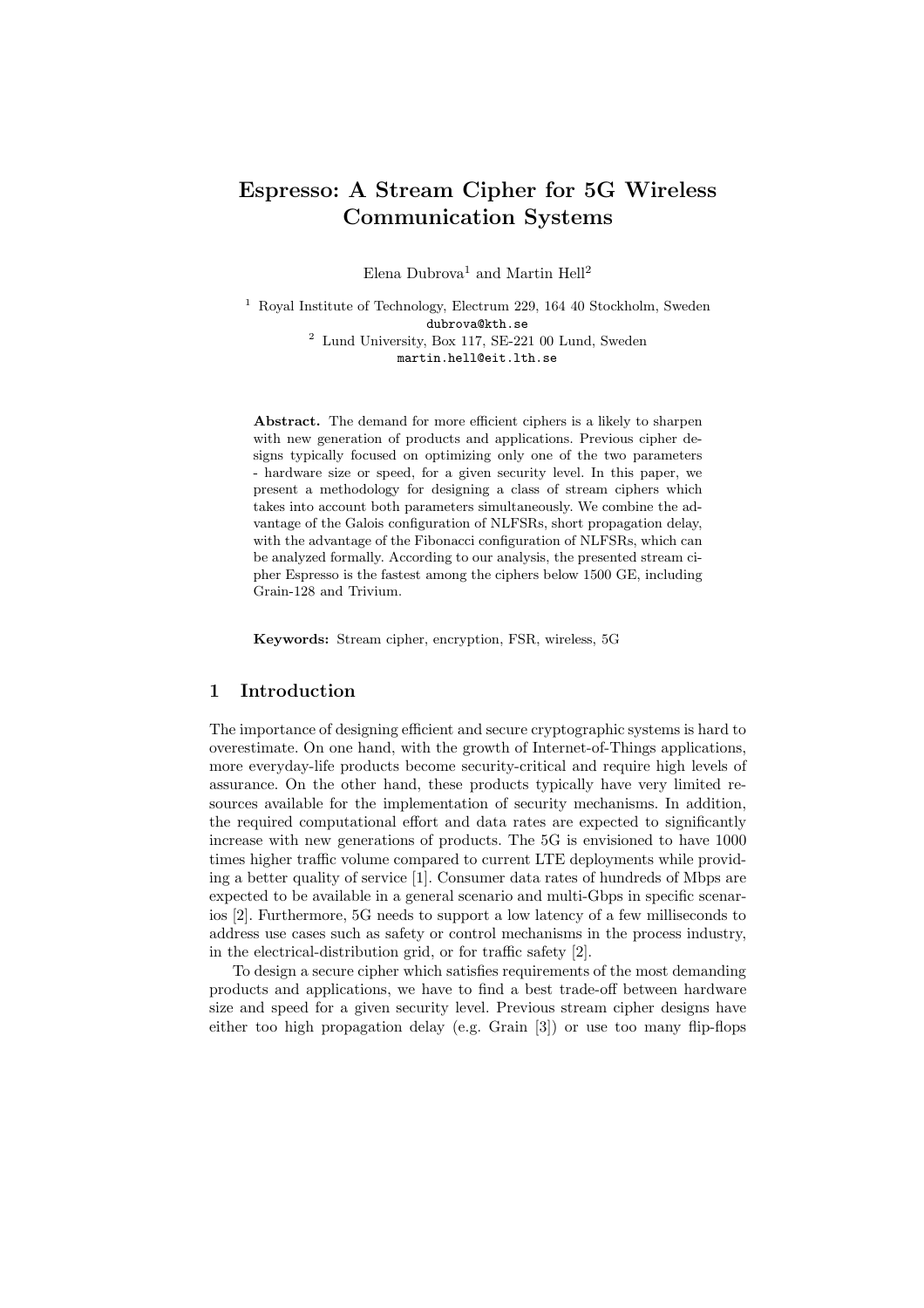(e.g. Trivium [4]) for a given security level. Thus, they optimize only one of the two important parameters - hardware size or speed. In this paper, we present a methodology for designing a class of stream ciphers which takes into account both parameters simultaneously, thus minimizing the hardware footprint and maximizing the throughput of the design. We combine the advantage of the Galois configuration of NLFSRs, short propagation delay, with the advantage of the Fibonacci configuration of NLFSRs, which can be more easily analyzed formally. A careful choice of taps for the output Boolean function allows us to perform a security analysis for linear approximation attacks. According to our evaluation, the presented stream cipher is the fastest among the ciphers below 1500 GE, including Grain-128 and Trivium.

The paper is organized as follows. Section 2 gives basic notation used in the sequel. Section 3 describes previous work. Section 4 presents the new stream cipher Espresso. Section 5 analyses its hardware cost. Section 6 presents the security analysis. Section 7 concludes the paper.

## 2 Preliminaries

Throughout the paper, we use " $\oplus$ " and "<sup>\*</sup>" to denote addition and multiplication in  $GF(2)$ , respectively.

The Boolean functions  $GF(2^n) \rightarrow GF(2)$  are represented using the *Algebraic Normal Form (ANF)* which is a polynomial over  $GF(2)$  of type

$$
f(x) = \sum_{i=0}^{2^{n}-1} c_i \cdot x_0^{i_0} \cdot x_1^{i_1} \cdot \ldots \cdot x_{n-1}^{i_{n-1}},
$$

where  $c_i \in \{0, 1\}, (i_0 i_1 \dots i_{n-1})$  is the binary expansion of i and  $x = (x_0, x_1, \dots)$  $(x_{n-1})$  [5].

An *n*-bit Feedback Shift Register (FSR) consists of *n* binary storage elements, called *stages*. Each stage  $i \in \{0, 1, \ldots, n-1\}$  has an associated *state variable*  $x_i$  which represents the current value of the stage i and a feedback function  $f_i: GF(2^n) \to GF(2)$  which determines how the value of i is updated.

A state of an FSR is a vector of values of its state variables. At each clock cycle, the next state of an FSR is determined from its current state by simultaneously updating the value of each stage  $i$  to the value of the corresponding feedback function  $f_i, \forall i \in \{0, 1, \ldots, n-1\}.$ 

The period of an FSR is the length of the longest cyclic output sequence it produces.

If all feedback functions of an FSR are linear, then it is called a Linear Feedback Shift Register (LFSR). Otherwise, it is called a Non-Linear Feedback Shift Register (NLFSR).

An FSR can be implemented either in the *Fibonacci* or in the *Galois* configuration [6]. In the former, the feedback is applied to the input stage of the shift register only. All remaining feedback functions are of type  $f_i = x_{i+1}$ , for  $i \in \{0, 1, \ldots, n-2\}$ . In the latter, the feedback can potentially be applied to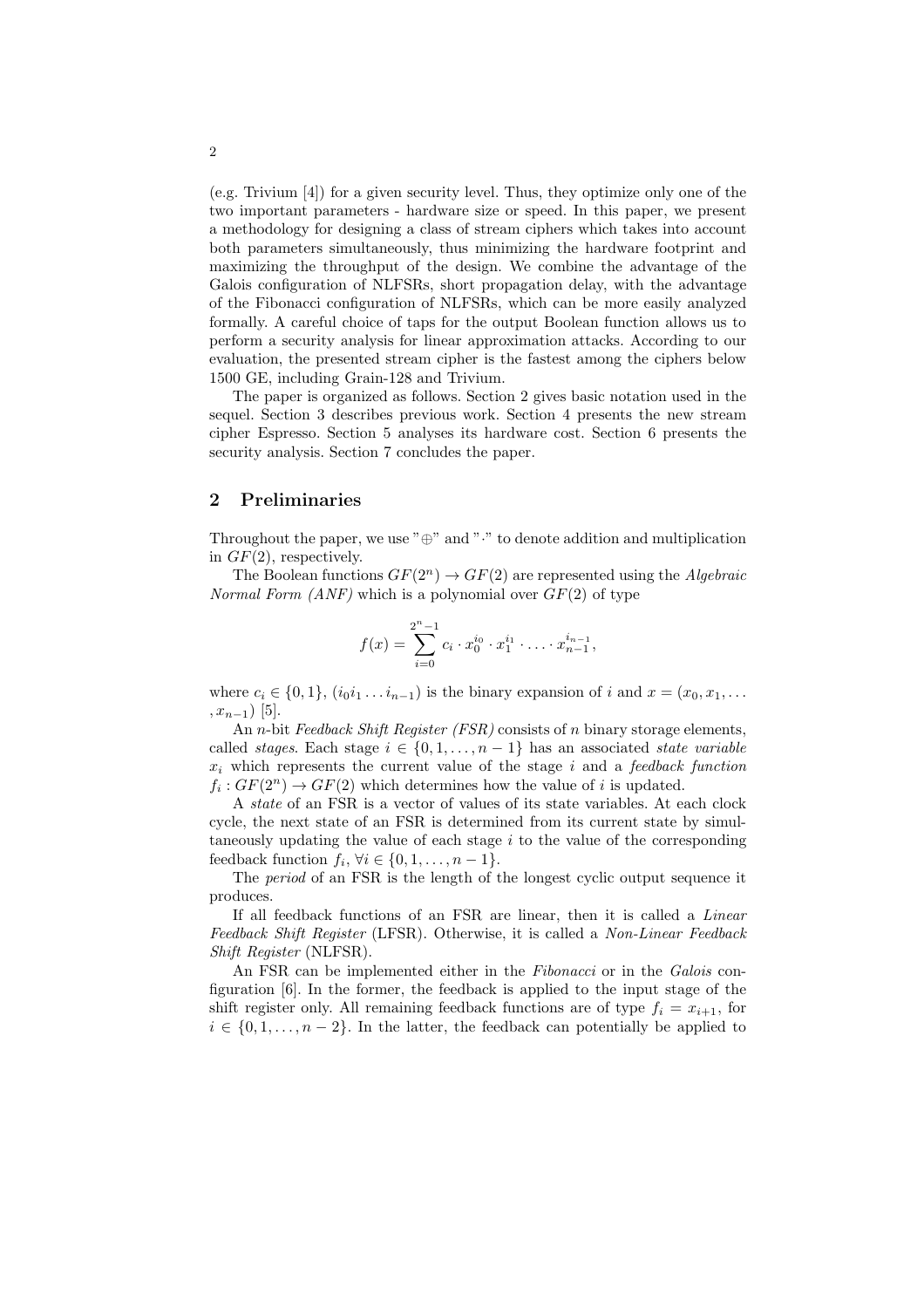every stage. Thus, the Fibonacci configuration is a special case of the Galois configuration. Due to its conceptual simplicity, the Fibonacci configuration has been studied much more thoroughly.

Two NLFSRs are called equivalent if sets of their output sequences are equal.

## 3 Previous Work

For encryption purposes, there are two types of ciphers, namely *block* and *stream* ciphers. Block ciphers have been studied for over 50 years [7]. Collected knowledge about their design and cryptanalysis made it possible to develop the Advanced Encryption Standard (AES) algorithm which is widely accepted and has strong resistance against various kind of attacks [8].

On the other hand, an active public investigation of stream ciphers began only about 20 years ago [9]. A common type of stream cipher is the binary additive stream cipher, in which the keystream, the plaintext, and the ciphertext are binary sequences. The keystream is produced by a keystream generator which takes a secret key and an initial value (IV) as a seed and generates a long pseudorandom sequence of 0s and 1s. The ciphertext is then obtained by the bit-wise addition of the keystream and the plaintext.

In the eSTREAM initiative, many stream ciphers, including Grain [3] and Trivium [4], were designed following the belief that stream ciphers can be made both faster and smaller than block ciphers. In recent years, however, several block ciphers have been presented which are comparable in size to Grain and Trivium. Some well-known examples include KATAN [10], LED [11], KLEIN [12], PRESENT [13], Piccolo [14] and TWINE [15]. The throughput for these is often given for 100KHz clock frequency since this is typical for RFID tags [16]. Yet, they can often be clocked faster and [17] reports some implementations reaching about 1Gbps using slightly more than 3000 GE and 90nm CMOS technology. For higher throughput and more compact design it appears that stream ciphers are the best choice.

However, the confidence in stream ciphers' security has been tapered by many broken systems. For example, the popular stream ciphers  $A5/1$  and  $A5/2$ used in the Global System for Mobile communications (GSM) standard and E0 used in Bluetooth have been found susceptible to a number of attacks [18]. As a result,  $A5/1$  was replaced by a block cipher based  $A5/3$  and  $A5/2$  was prohibited. Another well-known stream cipher RC4 used in the original IEEE 802.11 standard to secure wireless networks has been shown especially vulnerable when the beginning of the output keystream is not discarded, non-random or related keys are used, or a single keystream is used twice [19]. As a result, it was replaced by the AES in the newest standard, IEEE 802.11i.

The confidence in stream ciphers is typically higher and their acceptance is faster if they are built from well-defined components whose security can be formally analyzed. One of the most studied components for stream ciphers is a filter generator which consists of an FSR [20] and a nonlinear output function taking its inputs from the selected stages of the FSR. It is known how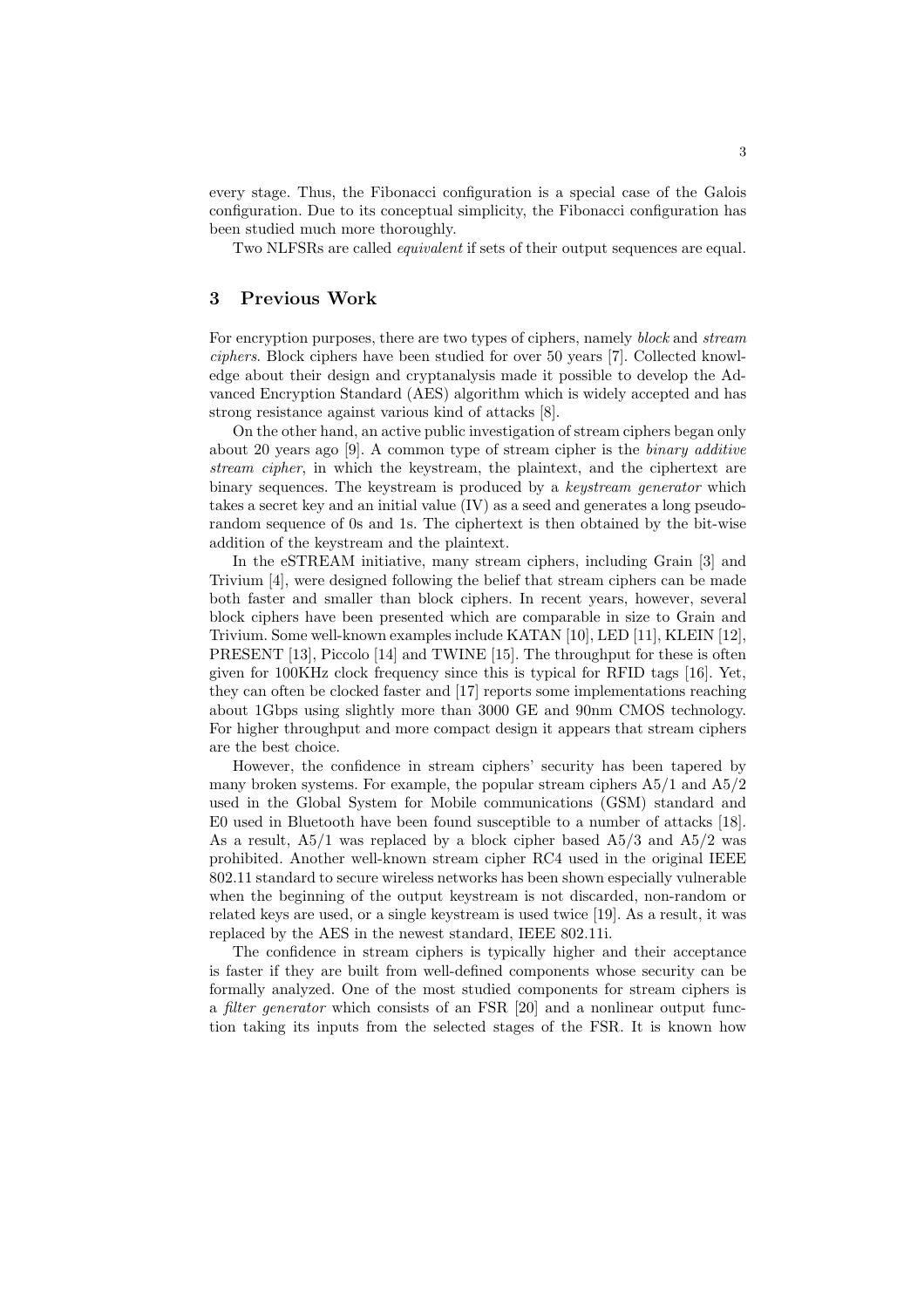to make design choices for the size of internal state and the output function (number and position of inputs, nonlinearity, resiliency, algebraic degree, etc) so that the resulting filter generator is resistant to known attacks with a sufficient security margin [21–23]. Techniques that can guarantee long FSR period are also known [24, 25]. Examples of stream ciphers based on the idea behind filter generators include Grain [3] and Trivium [4].

## 4 Design Description

This section motivates and describes the presented stream cipher Espresso.

#### 4.1 Design Methodology

The Grain family of stream ciphers [3] uses FSRs in the Fibonacci configuration. This adds simplicity to the security analysis, but has a drawback that the propagation delay through the feedback function is large due to the large size of the function. Trivium [4] uses much simpler feedback functions, but it has 288 flip-flops which are more area consuming compared to gates.

First, by using FSRs implemented in the Galois configuration, we can make the feedback functions smaller. This allows us to reduce the propagation delay compared to Grain while at the same time decrease the size compared to Trivium. Due to the large number of feedback functions in the presented design, its maximum degree of parallelization cannot be made as high as in both Grain and Trivium. Still, by carefully choosing feedback functions, we are able to guarantee the maximum degree of parallelization 4 and a maximum-length FSR.

Second, to enable security analysis of the presented design, we transform the original Galois NLFSR to an NLFSR whose configuration resembles the Fibonacci configuration. The core idea of our method is to assure that all of the most biased linear approximations of the output Boolean function take inputs only from those stages of the Galois NLFSR which have a corresponding equivalent stage in the transformed NLFSR. As a result, traditional cryptanalysis techniques can be applied to our design as well.

#### 4.2 Design Details

The two main building blocks of Espresso are a 256-bit NLFSR G in the Galois configuration and a 20-variable nonlinear output function. To avoid confusion between the feedback functions of  $G$  and the feedback functions of the transformed NLFSR  ${\cal F}$  introduced later, we denote a feedback function of the stage  $i$ of G by  $g_i$ , for all  $i \in \{0, 1, ..., 255\}.$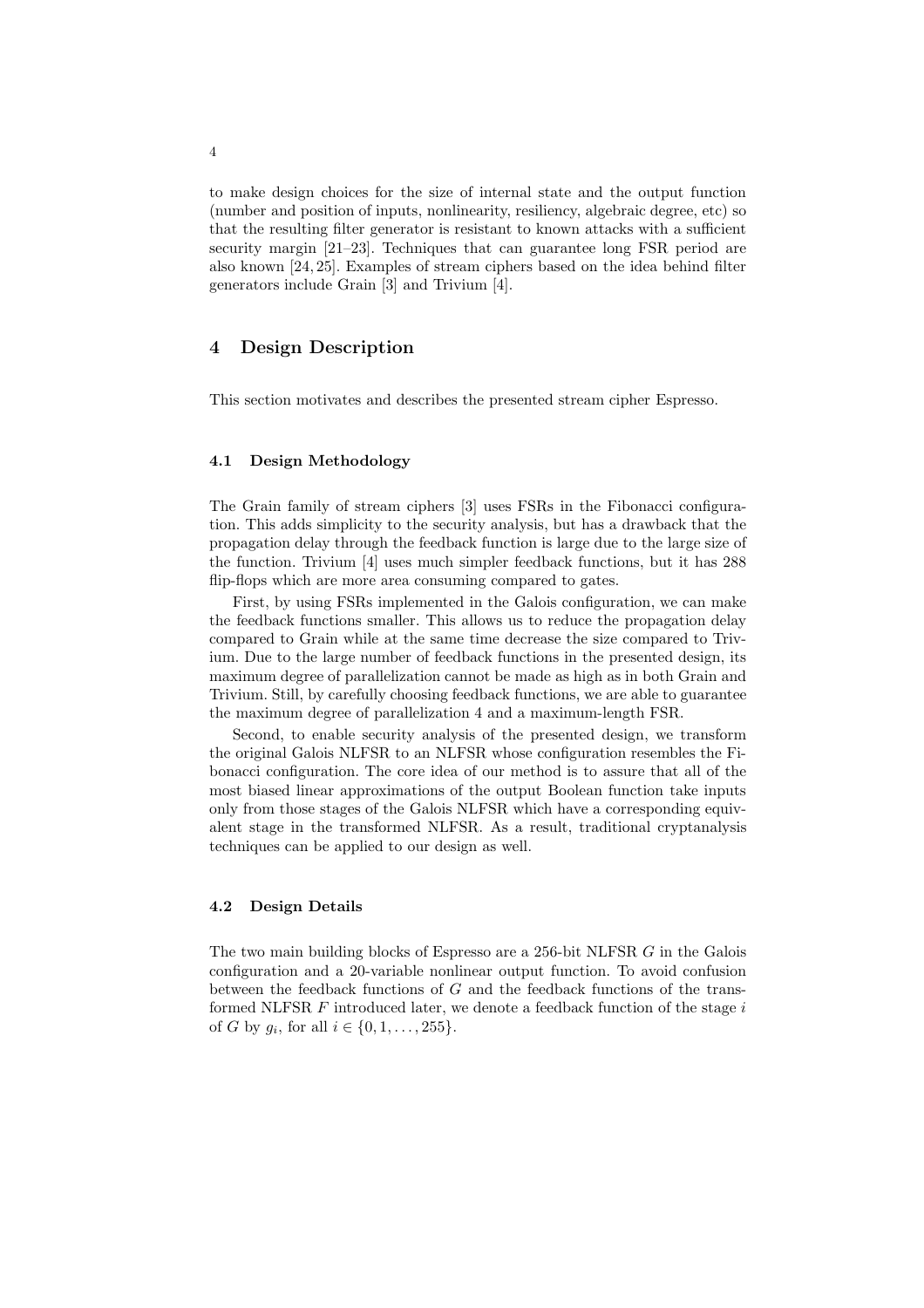The feedback functions of the NLFSR G are specified as follows:

 $g_{255}(x) = x_0 \oplus x_{41}x_{70}$  $g_{251}(x) = x_{252} \oplus x_{42}x_{83} \oplus x_8$  $q_{247}(x) = x_{248} \oplus x_{44}x_{102} \oplus x_{40}$  $g_{243}(x) = x_{244} \oplus x_{43}x_{118} \oplus x_{103}$  $g_{239}(x) = x_{240} \oplus x_{46}x_{141} \oplus x_{117}$  $g_{235}(x) = x_{236} \oplus x_{67}x_{90}x_{110}x_{137}$  $g_{231}(x) = x_{232} \oplus x_{50}x_{159} \oplus x_{189}$  $g_{217}(x) = x_{218} \oplus x_3x_{32}$  $g_{213}(x) = x_{214} \oplus x_4x_{45}$  $g_{209}(x) = x_{210} \oplus x_6x_{64}$  $g_{205}(x) = x_{206} \oplus x_5x_{80}$  $g_{201}(x) = x_{202} \oplus x_8x_{103}$  $g_{197}(x) = x_{198} \oplus x_{29}x_{52}x_{72}x_{99}$  $g_{193}(x) = x_{194} \oplus x_{12}x_{121}$ 

All remaining feedback functions of G are of type  $q_i(x) = x_{i+1}$ . The output function  $z(x)$  is specified as follows:

$$
z(x) = x_{80} \oplus x_{99} \oplus x_{137} \oplus x_{227} \oplus x_{222} \oplus x_{187} \oplus x_{243} x_{217} \oplus x_{247} x_{231}
$$
  

$$
\oplus x_{213} x_{235} \oplus x_{255} x_{251} \oplus x_{181} x_{239} \oplus x_{174} x_{44} \oplus x_{164} x_{29}
$$
  

$$
\oplus x_{255} x_{247} x_{243} x_{213} x_{181} x_{174}
$$

The function  $z(x)$  consists of a linear function of 6 variables and a bent function of 14 variables. Therefore,  $z(x)$  is balanced, has nonlinearity  $2^{6}(2^{13} 2^6$  = 520192 and resiliency 5. The algebraic degree of  $z(x)$  is 6 since its largest ANF monomial contains 6 variables.

In  $z(x)$ , 15 out of 20 indexes of variables are taken from the following full positive difference set<sup>3</sup>:

{255, 247, 243, 227, 222, 213, 187, 181, 174, 164, 137, 99, 80, 44, 29}.

In seven two-variable monomials of  $z(x)$ , the difference between the first and the second indexes of variables is taken from the following full positive difference set:

{26, 16, 22, 4, 58, 130, 135}.

NLFSRs in the Fibonacci configuration are much more studied and cryptanalyzed compared to the NLFSRs in the Galois configuration. To make use of the accumulated knowledge, we can transform the NLFSR G into an equivalent NLFSR F whose configuration resembles the Fibonacci configuration (see Figure 1) and therefore is easier to cryptanalyze. The NLFSR  $F$  has only two

<sup>&</sup>lt;sup>3</sup> A set is called full positive difference set if the positive pairwise differences between its elements are distinct [21]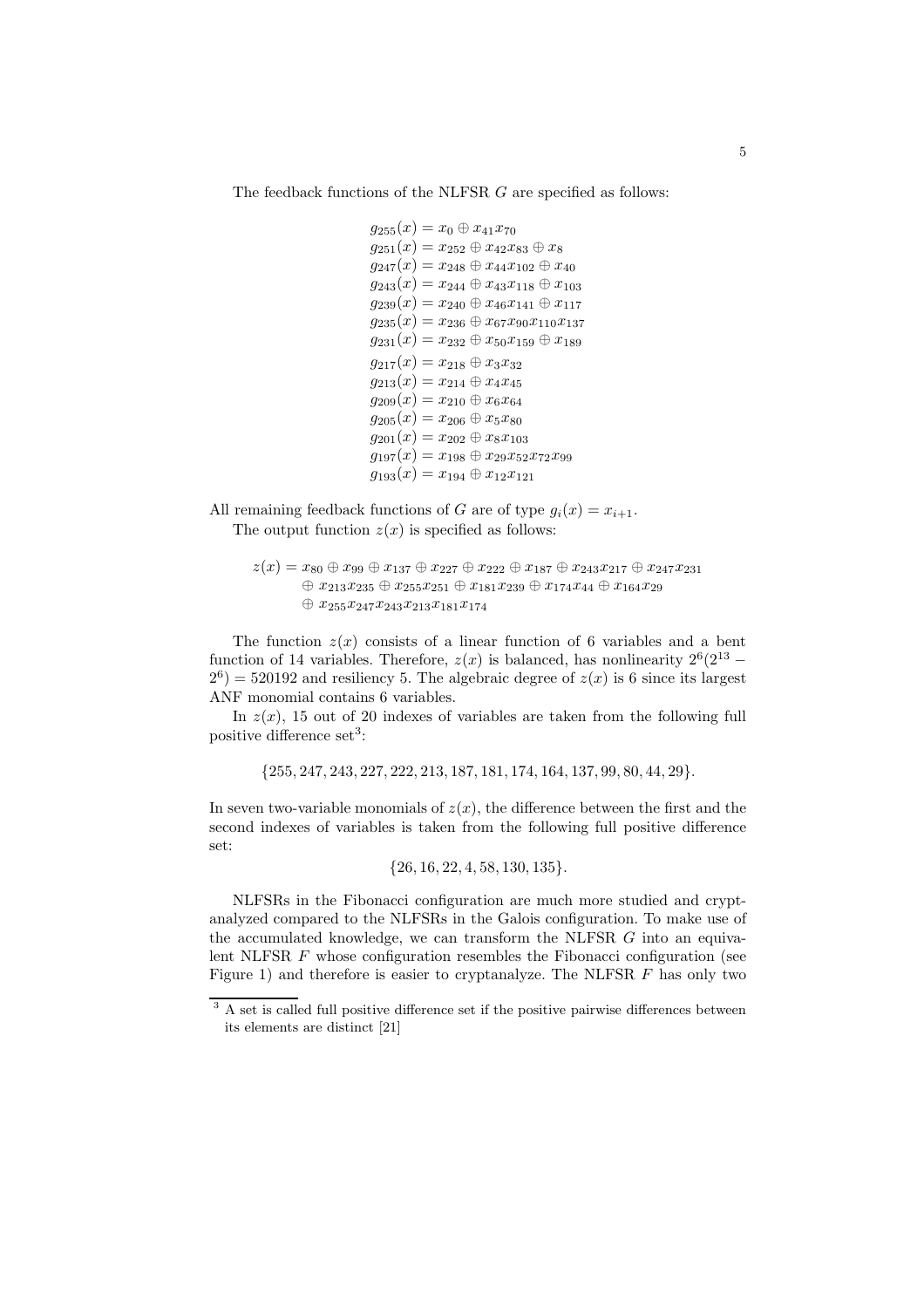

Fig. 1. The structure of the transformed NLFSR F.

non-trivial feedback functions:

$$
f_{255}(x) = x_0 \oplus x_{12} \oplus x_{48} \oplus x_{115} \oplus x_{133} \oplus x_{213} \oplus x_{41}x_{70} \oplus x_{46}x_{87}
$$
  
\n
$$
\oplus x_{52}x_{110} \oplus x_{55}x_{130} \oplus x_{62}x_{157} \oplus x_{74}x_{183} \oplus x_{87}x_{110}x_{130}x_{157}
$$
  
\n
$$
f_{217}(x) = x_{218} \oplus x_3x_{32} \oplus x_8x_{49} \oplus x_{14}x_{72} \oplus x_{17}x_{92} \oplus x_{24}x_{119} \oplus x_{36}x_{145}
$$
  
\n
$$
\oplus x_{49}x_{72}x_{92}x_{119}
$$

and all remaining feedback functions are of type  $f_i(x) = x_{i+1}$ . We can see that the function  $f_{255}(x)$  of F is of type  $f_{255}(x) = f_L(x) \oplus f_N(x)$  where  $f_L(x)$  is a linear function of 6 variables and  $f_N(x)$  is a nonlinear bent function of 12 variables. The function  $f_{217}(x)$  is of type  $f_{217}(x) = x_{218} \oplus f_N^s(x)$  where  $f_N^s(x)$ is the "shifted" version of  $f_N(x)$ , in which each variable  $x_i$  is replaced by  $x_{i-38}$ .  $f_N^s(x)$  cancels the effect of non-linearity introduced by  $f_N(x)$ . So, stages 217 to  $0$  of  $F$  generate the linear sequence induced by the primitive polynomial

$$
1 + x^{12} + x^{48} + x^{115} + x^{133} + x^{213} + x^{256}
$$
 (1)

which is induced by the function  $f_L(x)$ . It is known that NLFSRs constructed in this way have the period  $2<sup>n</sup> - 1$  where *n* is the size of the state [24].

The equivalence of  $G$  and  $F$  can be shown by applying the Fibonacci-to-Galois transformation  $[6]$ . The set of sequences generated by the stage 231 of G is equivalent to the set of sequences generated by the stage  $255$  of  $F$ . The set of sequences generated by the stage 193 of  $G$  is equivalent to the set of sequences generated by the stage 217 of F. Since G is equivalent to F, its period is  $2^{256} - 1$ .

The function  $f_{255}(x)$  is balanced, has nonlinearity  $2^6(2^{11} - 2^5) = 129024$ , resiliency 5, and algebraic degree 4. Since  $F$  and  $G$  are equivalent, the function  $q_{231}(x)$  of G has the same properties.

Indexes of variables of  $f_L(x)$  form the full difference set

$$
\{0,12,48,115,133,213\}
$$

and indexes of variables of  $f_N(x)$  form the full difference set

{41, 46, 52, 55, 62, 70, 74, 87, 110, 130, 157, 183}.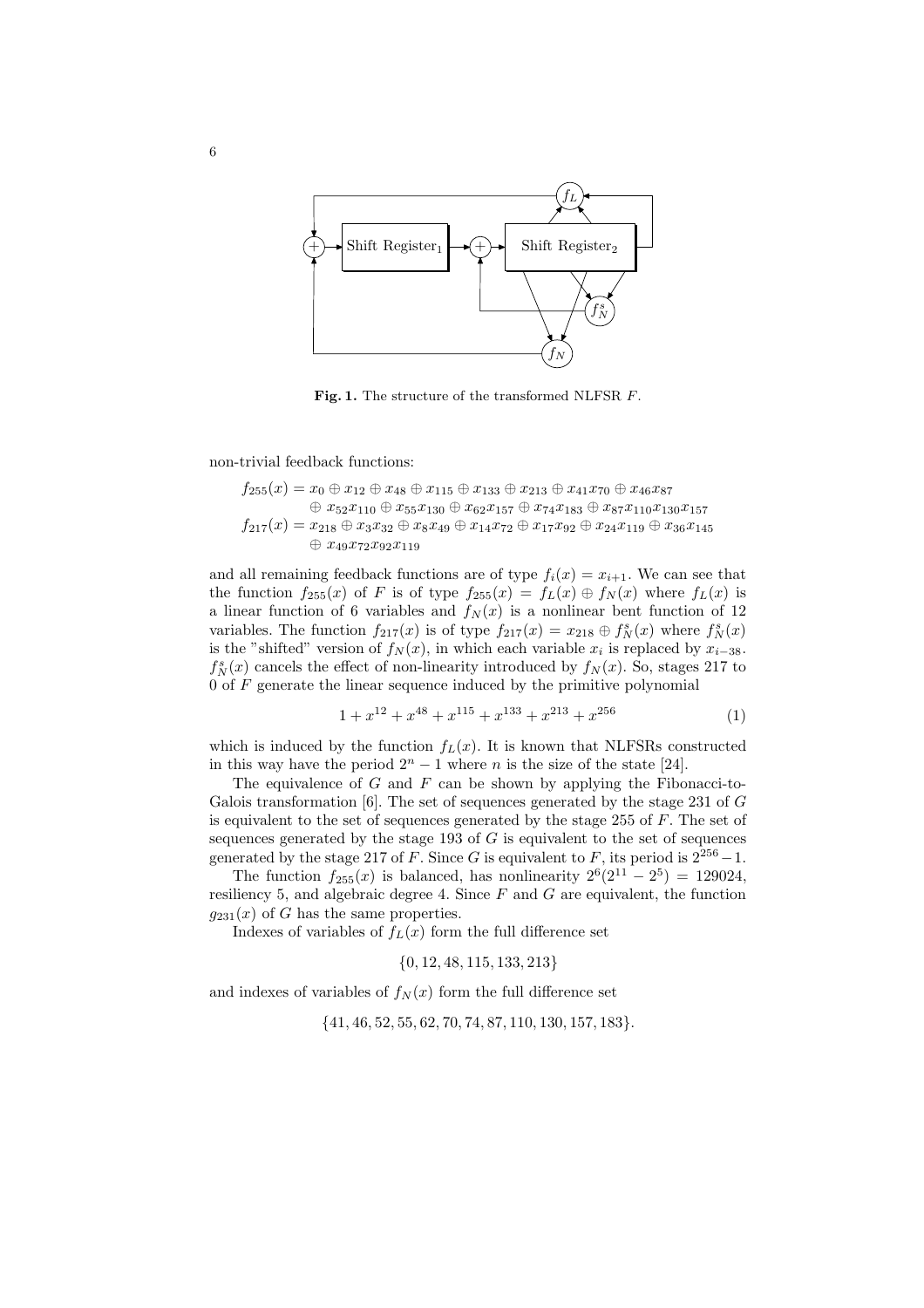#### 4.3 Key and IV Initialization

The cipher Espresso is initialized as follows. Let  $k_i$  denote the bits of the key  $k$ ,  $0 \leq i \leq 127$ , and  $IV_i$  denote the bits of the initialization value  $IV$ ,  $0 \leq i \leq 95$ . The key and IV bits are loaded into the shift register as follows:

$$
x_i = k_i, \t 0 \le i \le 127\n x_i = IV_{i-128}, 128 \le i \le 223\n x_i = 1, \t 224 \le i \le 254\n x_i = 0, \t i = 255
$$

The initialization phase consists of clocking the cipher 256 times, XORing the produced output bit with the stages  $x_{255}$  and  $x_{217}$ . Thus, in this phase the feedback functions  $g_{255}(x)$  and  $g_{217}(x)$  of the NLFSR G are given by

$$
g_{255}(x) = x_0 \oplus x_{41}x_{70} \oplus z(x)
$$
  

$$
g_{217}(x) = x_{218} \oplus x_3x_{32} \oplus z(x)
$$

After initialization, the cipher is clocked for three more cycles (due to the pipelining of the output function and additional logic required for switching between the initialization and the keystream generation phases, as explained in Section 5) and then the keystream is produced.

## 5 Hardware Cost Analysis

In order to reduce the propagation delay of the circuit implementing the output function  $z(x)$ , we can pipeline it as follows:

$$
z_1(x) = x_{80} \oplus x_{99} \oplus x_{137} \oplus x_{227}
$$
  
\n
$$
z_2(x) = x_{222} \oplus x_{187} \oplus x_{243}x_{217}
$$
  
\n
$$
z_3(x) = x_{247}x_{231} \oplus x_{213}x_{235}
$$
  
\n
$$
z_4(x) = x_{255}x_{251} \oplus x_{181}x_{239}
$$
  
\n
$$
z_5(x) = x_{174}x_{44} \oplus x_{164}x_{29}
$$
  
\n
$$
z_6(x) = x_{255}x_{247}x_{243}x_{213}x_{181}x_{174}
$$
  
\n
$$
z_7(x) = z_1(x) \oplus z_2(x) \oplus z_3(x) \oplus z_4(x)
$$
  
\n
$$
z_8(x) = z_5(x) \oplus z_6(x)
$$
  
\n
$$
z(x) = z_7(x) \oplus z_8(x)
$$

A circuit diagram implementing the pipelined version of  $z(x)$  is showed in Figure 2. As a consequence of the pipelining, the output of the stream cipher is delayed by two clock cycles, increasing the latency. In addition, the pipelining increases the area by 8 flip-flops. However, it allows us to increase the throughput 1.7 times. In our opinion, the substantial gain in throughput outweighs the minor increases in areas and latency.

In order to further reduce the propagation delay of the presented design, we apply de Morgan rule to re-express ANFs of the feedback functions  $g_{235}$  and  $g_{197}$ of the NLFSR G as follows:

$$
g_{235}(x) = x_{236} \oplus x_{67}x_{90}x_{110}x_{137} = x_{236} \oplus ((x_{67}x_{90})' + (x_{110}x_{137})')'
$$
  
\n
$$
g_{197}(x) = x_{198} \oplus x_{29}x_{52}x_{72}x_{99} = x_{198} \oplus ((x_{29}x_{52})' + (x_{72}x_{99})')'
$$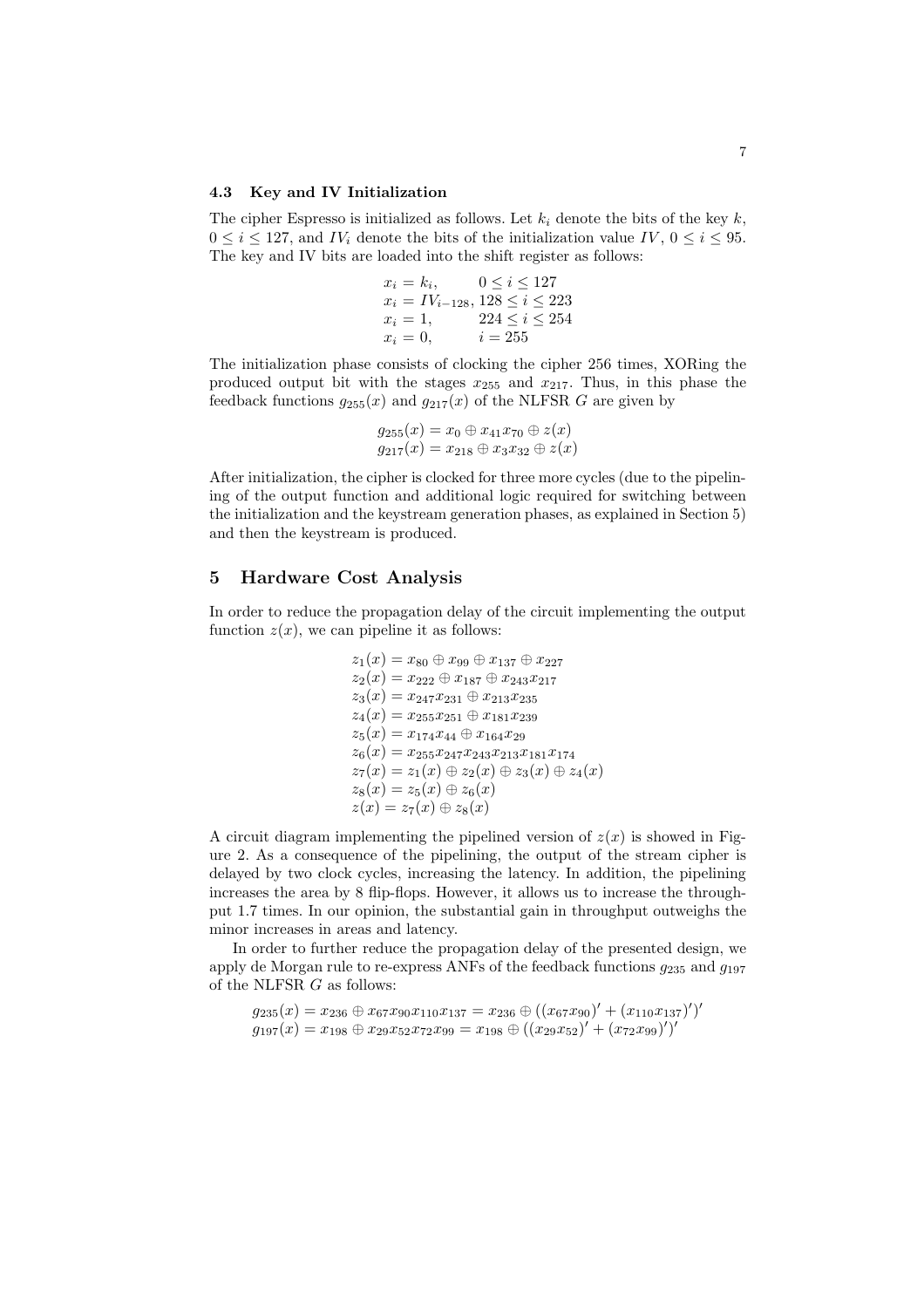

Fig. 2. A circuit implementing the pipelined version of  $z(x)$ .

where x' denotes the Boolean complement of x (defined as  $x' = x \oplus 1$ ), and "+" denotes the Boolean OR. From Table 1, the reader can see that, in CMOS technology, NAND or NOR are much smaller and faster than AND. Therefore, we can decrease both, the area and the delay, by replacing a 4-input AND as shown above.

Finally, we need to take care of the propagation delay of the feedback functions  $g_{255}$  and  $g_{217}$  during the initialization phase. In this phase, the functions  $g_{255}(x)$  and  $g_{217}(x)$  are computed as

$$
g_{255}(x) = x_0 \oplus x_{41}x_{70} \oplus z(x)
$$
  

$$
g_{217}(x) = x_{218} \oplus x_3x_{32} \oplus z(x)
$$

Figure 3 shows how switching between the initialization and the keystream generation phases can be implemented for  $g_{255}$  without increasing the critical path (a circuit for the function  $g_{217}$  is similar). The output of  $z(x)$  needs to be multiplexed and pipelined. Note that while the function describing a regular 2-input multiplexer (MUX) is  $a \cdot b + a' \cdot c$ , a multiplexer in which one input is fixed to 0 can be implemented as

$$
a \cdot b + a' \cdot 0 = a \cdot b
$$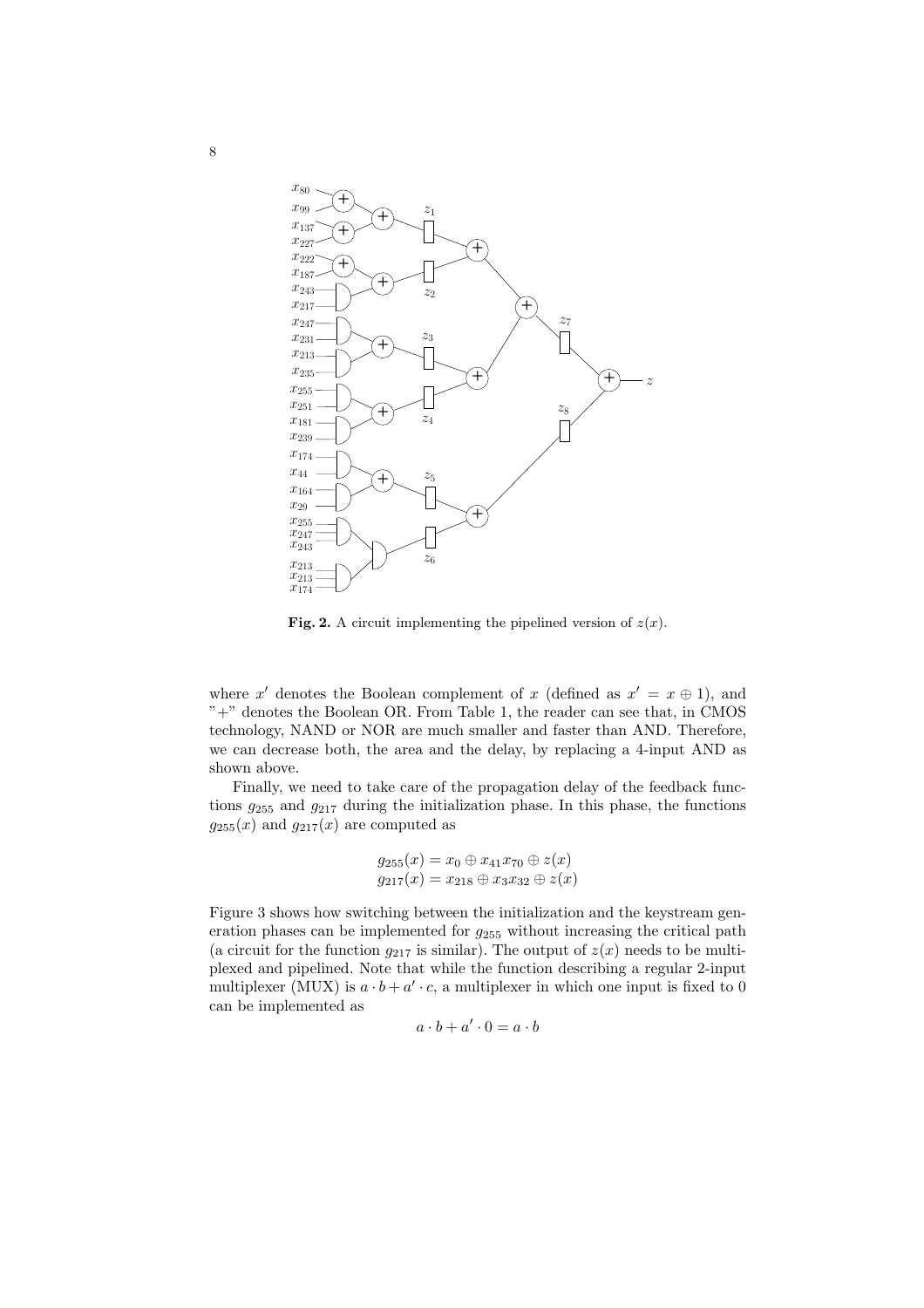

Fig. 3. A circuit implementing the switching between the initialization and the keystream generation phases.

| Gate         | Area, $\mu m^2$ Area, GE Delay, ps |     |     |
|--------------|------------------------------------|-----|-----|
| 2-input NAND | 3.7                                |     | 33  |
| 2-input NOR  | 3.7                                |     | 57  |
| 2-input AND  | 5                                  | 1.4 | 87  |
| 3-input AND  |                                    | 1.9 | 95  |
| 2-input XOR  | 10                                 | 2.7 | 115 |
| flip-flop    | 19                                 | 5.1 | 221 |

Table 1. Parameters of gates and flip-flops for a typical 90nm CMOS technology.

Therefore, an AND gate can be used to implement the multiplexing of  $z(x)$ , as shown in Figure 3. Since the delay of an AND is smaller than the delay of an XOR, the proposed switching scheme does not increase the overall delay. However, it increases the latency by one clock cycle.

After these modifications, the NLFSR G requires 12 2-input ANDs, 4 2-input NANDs, 2 2-input NORs, 19 2-input XORs and 256 flip-flops to be implemented. The output function  $z(x)$  requires 8 2-input ANDs, 2 3-input ANDs, 13 2-input XORs and 8 flip-flops. The additional logic for switching between the initialization and the keystream generation phases requires 2 ANDs, 2 XORs and 2 flip-flops.

If we use 90nm CMOS technology for implementing this NLFSR (see Table 1 for parameters of gates), then we can approximate the area and the propagation delay of the presented stream cipher Espresso as

Area of  $(22 \n2{\text{-input ANDs}} + 2 \n3{\text{-input ANDs}} + 4 \n2{\text{-input NANDs}} +$ 2 2-input NORs + 34 XORs + 266 flip-flops) = 5540  $\mu m^2 = 1497$  GE Delay of  $(2 \text{ XORs} + \text{flip-flop}) = 451 \text{ ps}.$ 

So, the presented design can support data rates of up to 2.22 Gbits/sec. Its latency is 232 ns (computed as  $(256+256+3)$  clock cycles  $\times$  451 ps). It can be parallelized to produce up to 4 bits per clock cycle, because three bits after each stage which is updated using a feedback are not used neither as state variables nor in the output function.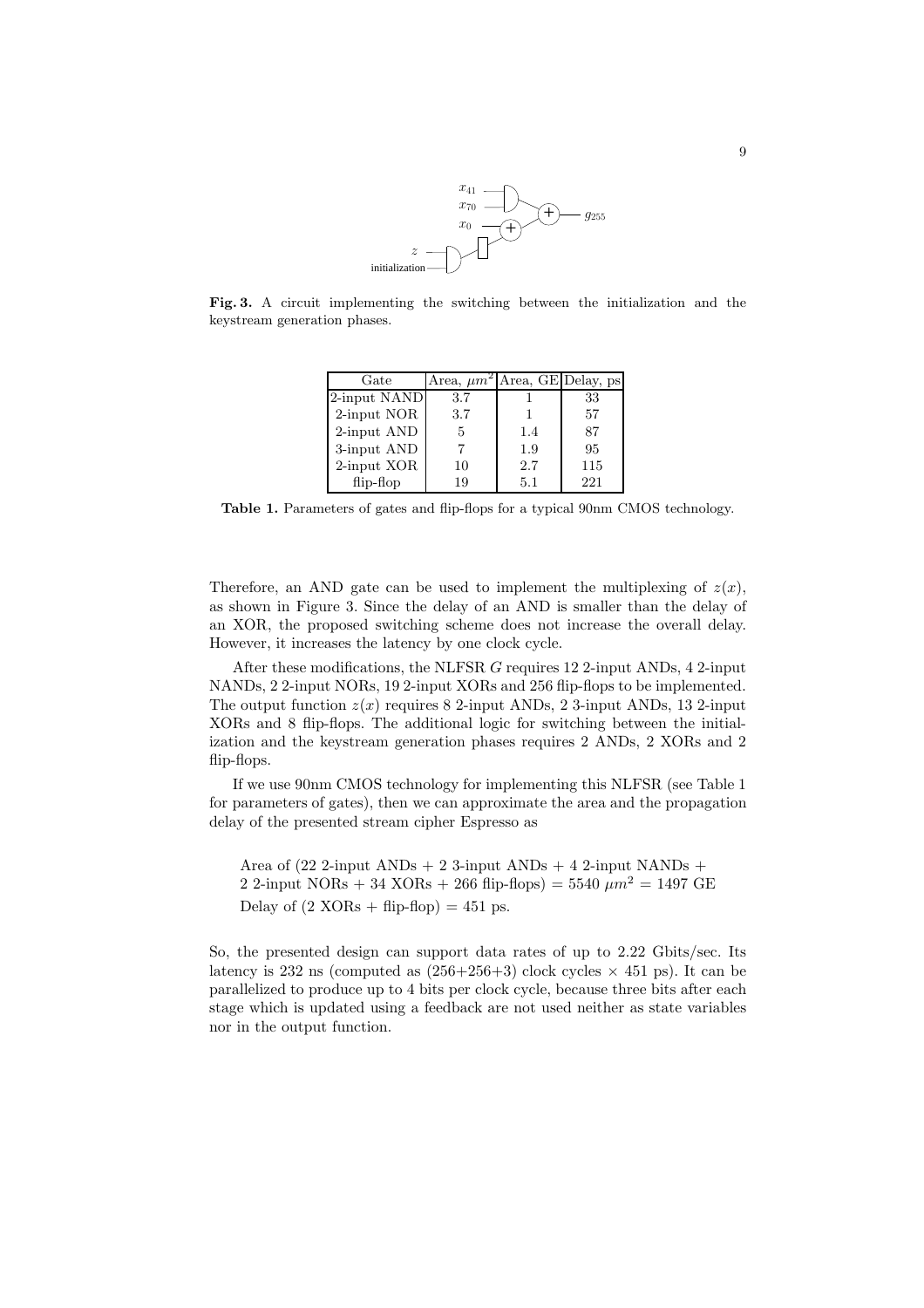| <b>Espresso</b> |                                |            |                  |  |
|-----------------|--------------------------------|------------|------------------|--|
| Area,           | Throughput, Latency, Security, |            |                  |  |
| $A_1$ , GE      | $T_1$ , Gbits/s                | $L_1$ , ns | $_{\text{bits}}$ |  |
| 1497            | 2.22                           | 232        | 128              |  |
| 1680            | 4.44                           | 116        | 128              |  |
| 2045            | 8.88                           | 59         | 128              |  |

**Table 2.** Hardware parameters of Espresso;  $p = \text{degree of parallelization (number of})$ bits generated per one clock cycle).

For a comparison, the area and propagation delay of the stream cipher Grain-128 [3] are given by:

Area of  $(22 \text{ ANDs} + 34 \text{ XORs} + 258 \text{ flip-flops}) = 5352 \mu m^2 = 1446 \text{ GE}$ Delay of  $(AND + 4 \text{ XORs} + \text{flip-flop}) = 768 \text{ ps}.$ 

We assume that a logic similar to the one shown in Figure 3 is used for switching between the initialization and the operational phases. Otherwise, the delay of Grain-128 is considerably higher. Grain-128 can be parallelized to produce up to 32 bits per clock cycle. For the degree of parallelization one, its latency is 296 ns (computed as  $(128 + 256 + 1)$  clock cycles  $\times$  768 ps).

For the stream cipher Trivium [4] we have:

Area of  $(3 \text{ ANDs} + 11 \text{ XORs} + 288 \text{ flip-flops}) = 5597 \mu m^2 = 1513 \text{ GE}$ Delay of  $(AND + 2 XORs + flip-flop) = 538 ps.$ 

Trivium can be parallelized to produce up to 64 bits per clock cycle. For the degree of parallelization one, its latency is 663 ns (computed as  $(80 + 4 \times 288)$ ) clock cycles  $\times$  538 ps).

Note that, in all three ciphers, the latency can be reduced if the key and IV are loaded in parallel rather than sequentially. However, such a technique requires the addition of a MUX to each flip-flip of the FSRs, implying the increase in area by at least  $3 \text{ GE} \times \text{FSR}$  size. Furthermore, the propagation delay of the presented design and Trivium would increase by at least twice the delay of a NAND, implying a reduction in the maximum data rate of 283 Mbits/s for the presented design and of 203 Mbits/s for Trivium.

Tables 2, 3 and 4 summarizes the area and throughput of the three ciphers for the degrees of parallelization 1, 2 and 4. For the degree of parallelization 1, Espresso is 3.4% larger and 71% faster than Grain-128. Its latency is 22% smaller than the one of Grain-128. Compared to Trivium, it is  $1\%$  smaller,  $19\%$  faster, and has 65% smaller latency. We can see that Espresso is the fastest among the designs below 1500 GE.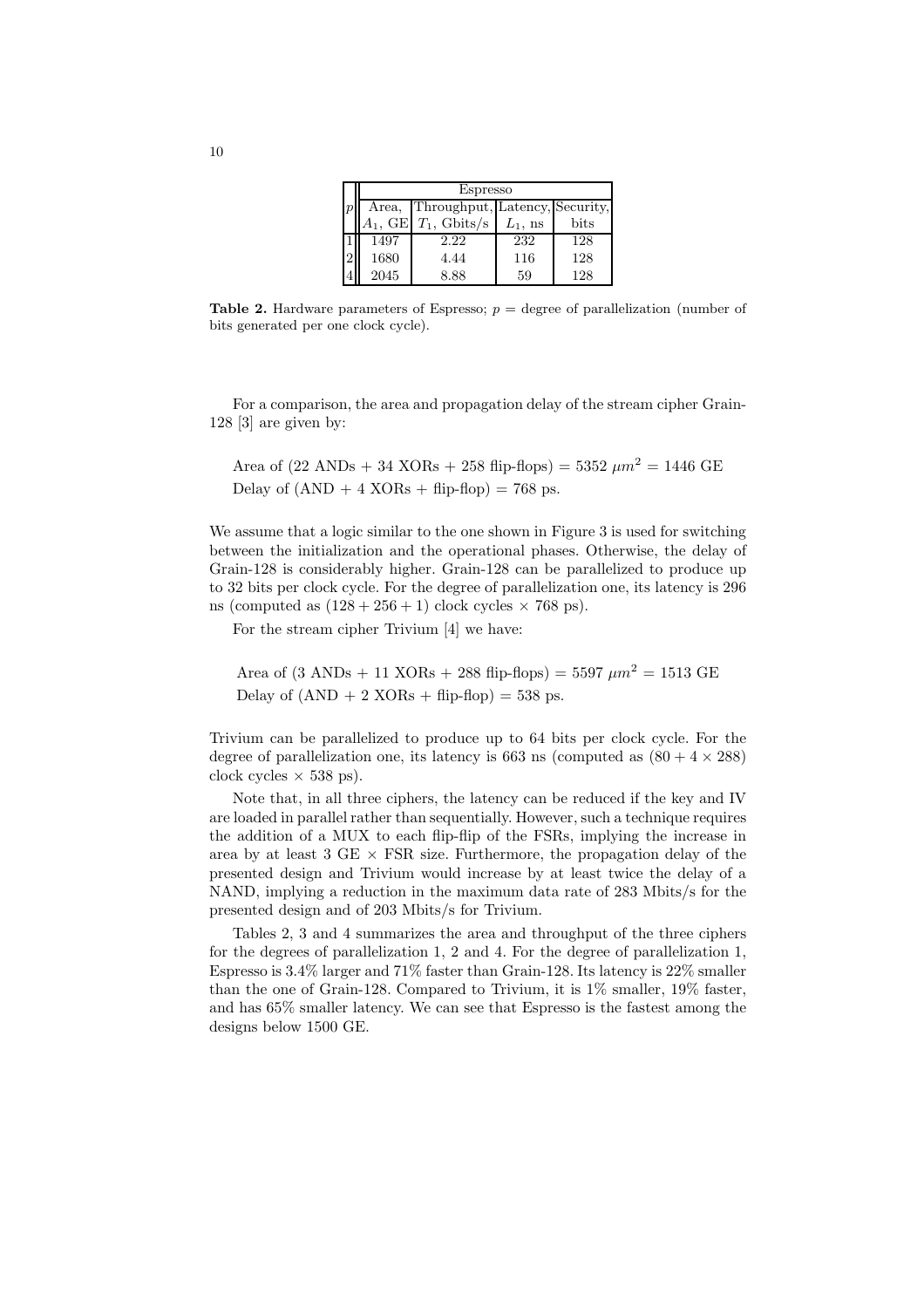| Grain-128 |                                      |            |               |         |                    |         |
|-----------|--------------------------------------|------------|---------------|---------|--------------------|---------|
|           | Area, Throughput, Latency, Security, |            |               |         | $\scriptstyle T_2$ | $L_2$   |
|           | $T_2$ , Gbits/s                      | $L_2$ , ns | $_{\rm bits}$ |         |                    |         |
| 1446      | 1.30                                 | 296        | 128           | $3.4\%$ | 71%                | $-22\%$ |
| 1578      | 2.60                                 | 147        | 128           | $6.1\%$ | 71\%               | $-22\%$ |
| 1842      | 5.20                                 | 47         | 128           | $9.9\%$ | 71%                | $-22\%$ |

Table 3. Comparison of Espresso with Grain-128.

|   | Trivium |                                      |            |      |             |     |                |
|---|---------|--------------------------------------|------------|------|-------------|-----|----------------|
|   |         | Area, Throughput, Latency, Security, |            |      | $A_1 - A_3$ |     | L <sub>2</sub> |
|   |         | $T_3$ , Gbits/s                      | $L_3$ , ns | bits |             |     |                |
|   | 1513    | 1.86                                 | 663        | 80   | $-1.0\%$    | 19% | $-65%$         |
|   | 1547    | 3.72                                 | 332        | 80   | 7.9%        | 19% | $-65%$         |
| 4 | 1614    | 7.43                                 | 166        | 80   | $21.1\%$    | 19% | $-65\%$        |

Table 4. Comparison of Espresso with Trivium.

## 6 Security Analysis

This section will give a security analysis of the presented stream cipher Espresso. Both attacks on the running key stream and attacks on the initialization procedure are discussed.

#### 6.1 Linear Approximations

Attacks using linear approximations were successful against the initial version of Grain, resulting in key recovery attacks. Being an NLFSR with a nonlinear output function, the current design has similarities with Grain. This makes it important to determine the resistance against these attacks.

The security against linear attacks will be analyzed using the equivalent transformed configuration  $F$  of the shift register  $G$ . Note that there are no linear terms in any shift register stages that do not have an equivalent in both configurations, so the analysis is valid also for the Galois configuration. For clarity of the presentation, we divide the state register into two separate parts. The state variables in the nonlinear part (Shift Register<sub>1</sub> in Figure 1) are denoted  $b$  and the state variables in the linear part (Shift Register<sub>2</sub> in Figure 1) are denoted by  $s$ . Furthermore, let  $B$  and  $S$  denote the size of the nonlinear part and the linear part of the shift register respectively. Thus, we have

$$
b_i = s_{i+S} \qquad 0 \le i < B. \tag{2}
$$

The linear stages  $s_i, 0 \leq i < S$  satisfy the linear recurrence relation

 $s_{i+256} = s_i + s_{i+43} + s_{i+123} + s_{i+141} + s_{i+208} + s_{i+244}$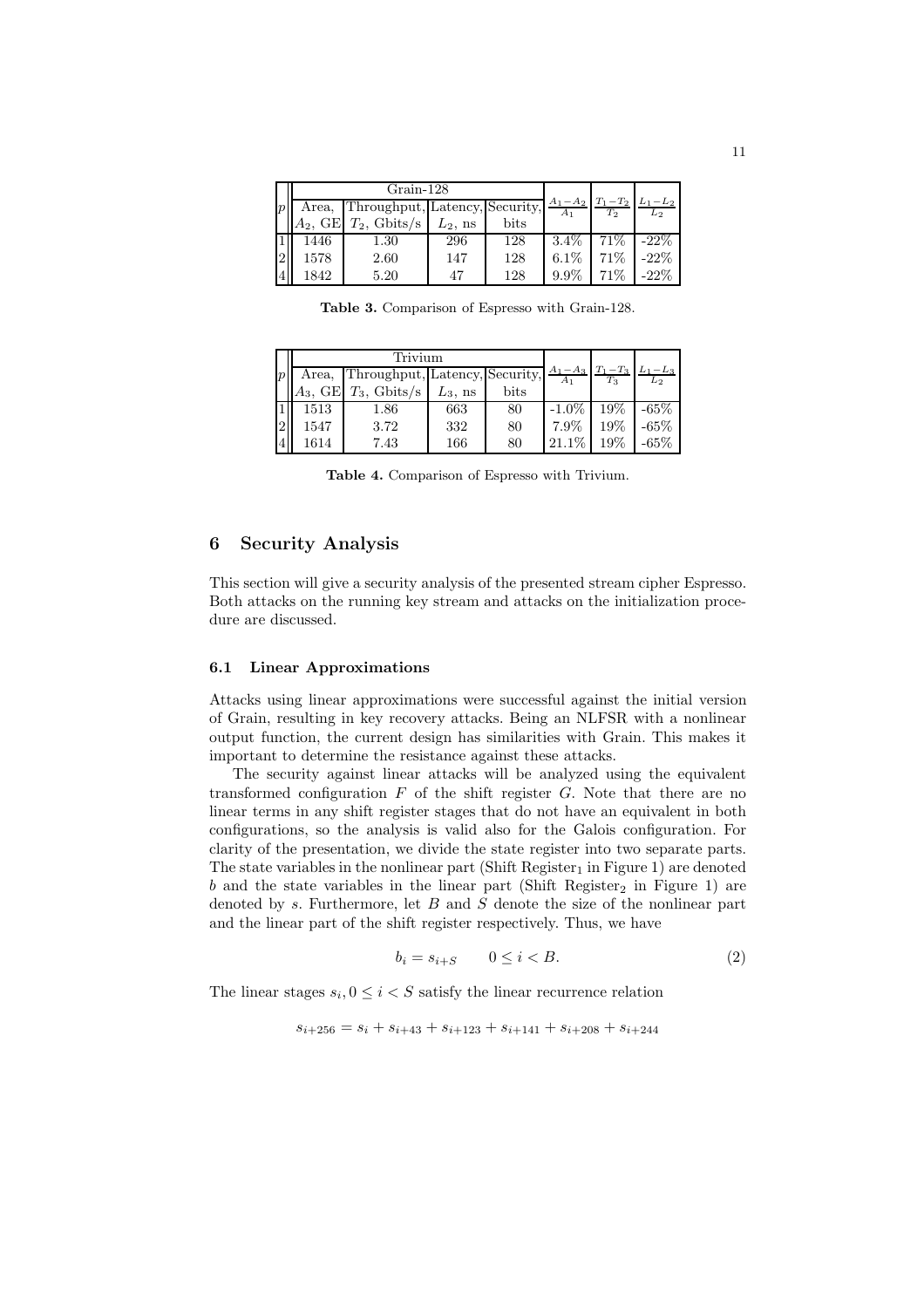which is induced by the polynomial (1). Define the bias  $\varepsilon$  of an approximation as  $\varepsilon = 2 \cdot \Pr(X = Y) - 1$ , simply written as  $X \stackrel{\varepsilon}{=} Y$ . Then, the nonlinear output function can be approximated with a linear function and we can write

$$
z(t) \stackrel{\varepsilon_1}{=} \bigoplus_i b_0(t + \phi_i) \oplus \bigoplus_j s_0(t + \theta_j).
$$
 (3)

Denote the number of b-variables in the output function  $w_b(z)$ , i.e.,  $0 \leq i \leq w_b(z)$ in (3). Similarly, the nonlinear feedback function can be approximated by a linear function in bits from s since there are no b-variables in the feedback in order for the nonlinear compensation to  $s_{S-1}$  to work properly. Thus, we can also write

$$
b_{B-1}(t+1) = b_0(t+B) \stackrel{\varepsilon_2}{=} \bigoplus_k s_0(t+\mu_k)
$$
 (4)

Combining (3) and (4), we can write the output as a sum of only variables from the linear part of the shift register,

$$
z(t) \stackrel{\varepsilon_1}{=} \bigoplus_i b_0(t + B - (B - \phi_i)) \oplus \bigoplus_j s_0(t + \theta_j)
$$
\n<sup>(5)</sup>

$$
\lim_{\varepsilon_1 \varepsilon_2^{w_b(z)}} \bigoplus_i \bigoplus_k s_0(t + \mu_k - (B - \phi_i)) \oplus \bigoplus_j s_0(t + \theta_j), \tag{6}
$$

where the piling-up lemma has been used to combine linear approximations. Thus, an output variable can always be written as a biased sum of s-variables, which in turn satisfy a linear recurrence relation. If we denote the weight of this recurrence relation by  $w(LR)$ , we get a distinguishing attack with total bias

$$
\varepsilon_{\text{tot}} = \left(\varepsilon_1 \varepsilon_2^{w_b(z)}\right)^{w(LR)}.\tag{7}
$$

From this it is clear that the complexity of the attacks relies on the biases of the two approximations and on the number of b-variables that are used in the linear approximation of the output function. Looking at the design, we have  $\varepsilon_1 = 2^{-7}$  and  $\varepsilon_2 = 2^{-6}$  and  $w_b(z) = 6$  for all biased linear approximations. From this it follows that the approximation (6) has bias  $2^{-43}$  which makes an attack similar to the one in [26] inefficient. Also, if we use a weight 3 multiple of the linear recurrence relation the number of samples needed would be in the order of  $1/\varepsilon_{\text{tot}}^2 = 2^{43\cdot3\cdot2} = 2^{172}$  (with distance  $2^{218/2} = 2^{109}$  between first and last keystream bit in each sample [27, 28]).

#### 6.2 Algebraic Attacks

Algebraic attacks have been proved very efficient against nonlinear combiners with or without memory [29,30]. The success of the attack is due to the linearity of the shift register and the fact that the output function is the only nonlinear part of the register. It is always possible to write equations describing output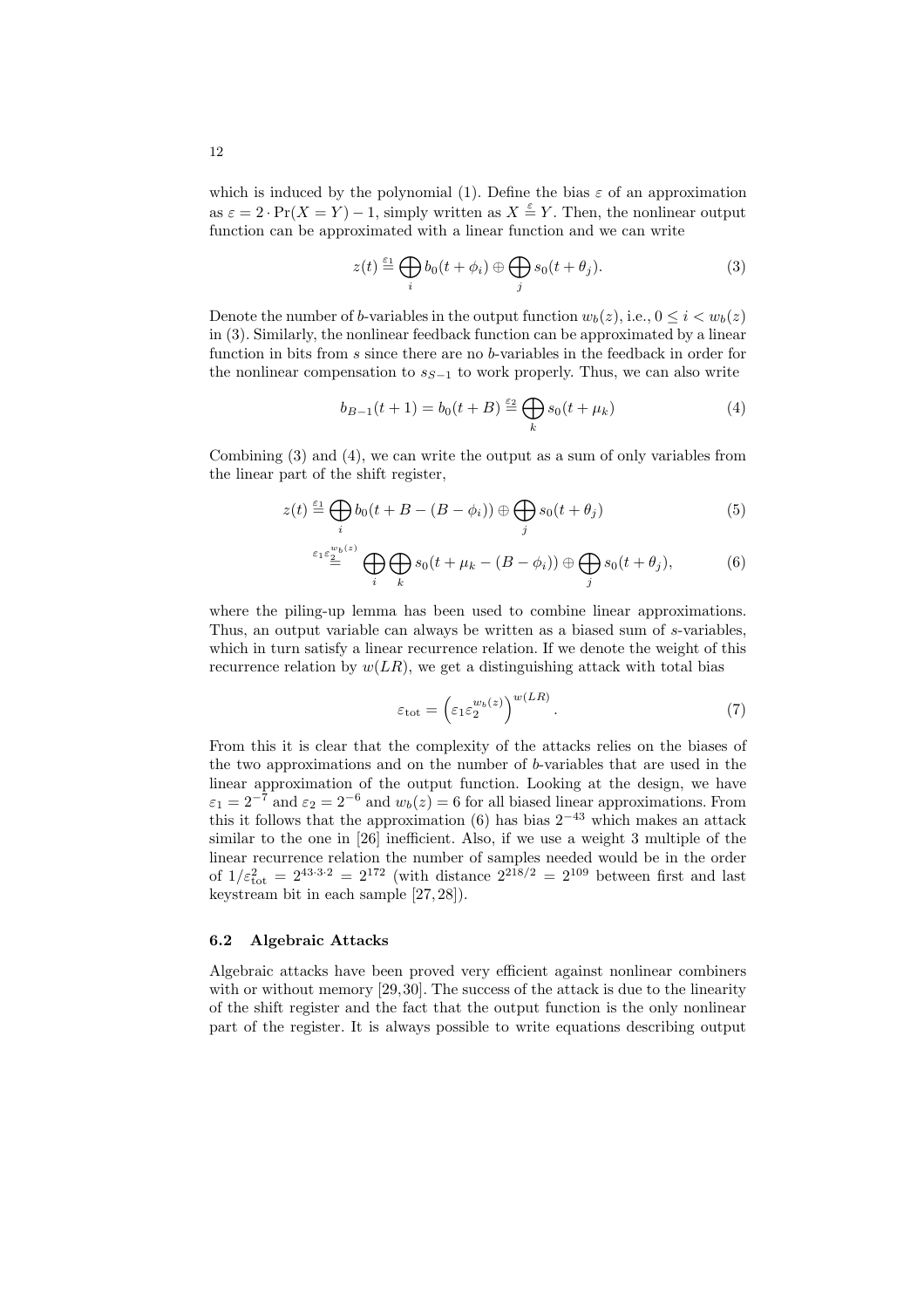bits using initial state bits. Due to the linearity of the shift register, the algebraic degree of these equations will never exceed the degree of the output function. With enough equations, linearization, or other more advanced methods [31–33], can be used to recover the internal state. Moreover, annihilators [34] can be used to lower the degree of the functions even more. With a part of the state being nonlinearly updated, these attacks are no longer applicable since several nonlinear register stages are used in the output function. The degree of the equations in initial state bits will increase and is not limited by the degree of the output function.

#### 6.3 Time-Memory-Data Trade-off Attacks

TMTO attacks on stream ciphers can be divided into two categories, those that attempt to reconstruct the internal state, see e.g., [35–37] and those that attempt to recover the key, see e.g., [38]. The algorithms used in the latter attacks are the same as those in the former, they just use a different one-way function as target of the attack. The algorithm used in [35, 36] simply records input/output combinations and uses enough data in order to have a collision with a recorded value. The trade off curve is given by  $TM = N$ ,  $T = D$ , and  $P = M = N/D$ . The algorithm used in [37] instead created tables similar to those used by Hellman in [39] and has the trade-off given by  $TM^2D^2 = N^2$ ,  $1 \leq D^2 \leq T$  and  $P = N/D$ . Both algorithms uses the observation that an increased amount of data can lower the precomputation time. Since the size of the internal state is  $2^{2k}$ , it is clear that recovering the internal state is not possible with  $T < 2^k$  and  $M < 2^k$  using any of the algorithms. On the other hand, recovering the key would be possible with e.g.,  $T = 2^{112}$ ,  $M = 2^{112}$  and  $D = 2^{56}$  but will require a precomputation time of  $P = 2^{168}$ . Some might argue that this would be a valid (academic) attack while some would claim that  $P = 2^{168}$  is too large to be interesting when key size is 128 bits.

Ad hoc improvements to the TMTO attacks can also be considered, where recovering a subset of bits will allow recovering other bits as well using algebraic relations in the output function. The success of these attacks are specific to the design, in particular to the output function chosen in the design. The idea, as proposed in [40, 41] and demonstrated on the Grain family of stream ciphers, is to identify a subset of state bits, which together with some output bits can be used to determine the remaining state bits. Using this observation, the TMTO attack can be improved by only considering the subset of state bits needed for recovering the rest. The normality of the output Boolean function will here play an important role as it determines how many shift register bits need to be fixed in order to recover remaining state bits. The normality order of this function in the design is 7, which means that  $14 - 7 = 7$  variables need to be fixed in order to get linear equations for the recovery. The Galois configuration of the shift register  $G$ , together with the fact that not all bits have a corresponding bit in the transformed equivalent register  $F$ , will complicate this attack. Still, we do not rule out that some improvement over the generic TMTO attacks are possible using this approach. However, the required memory complexity of such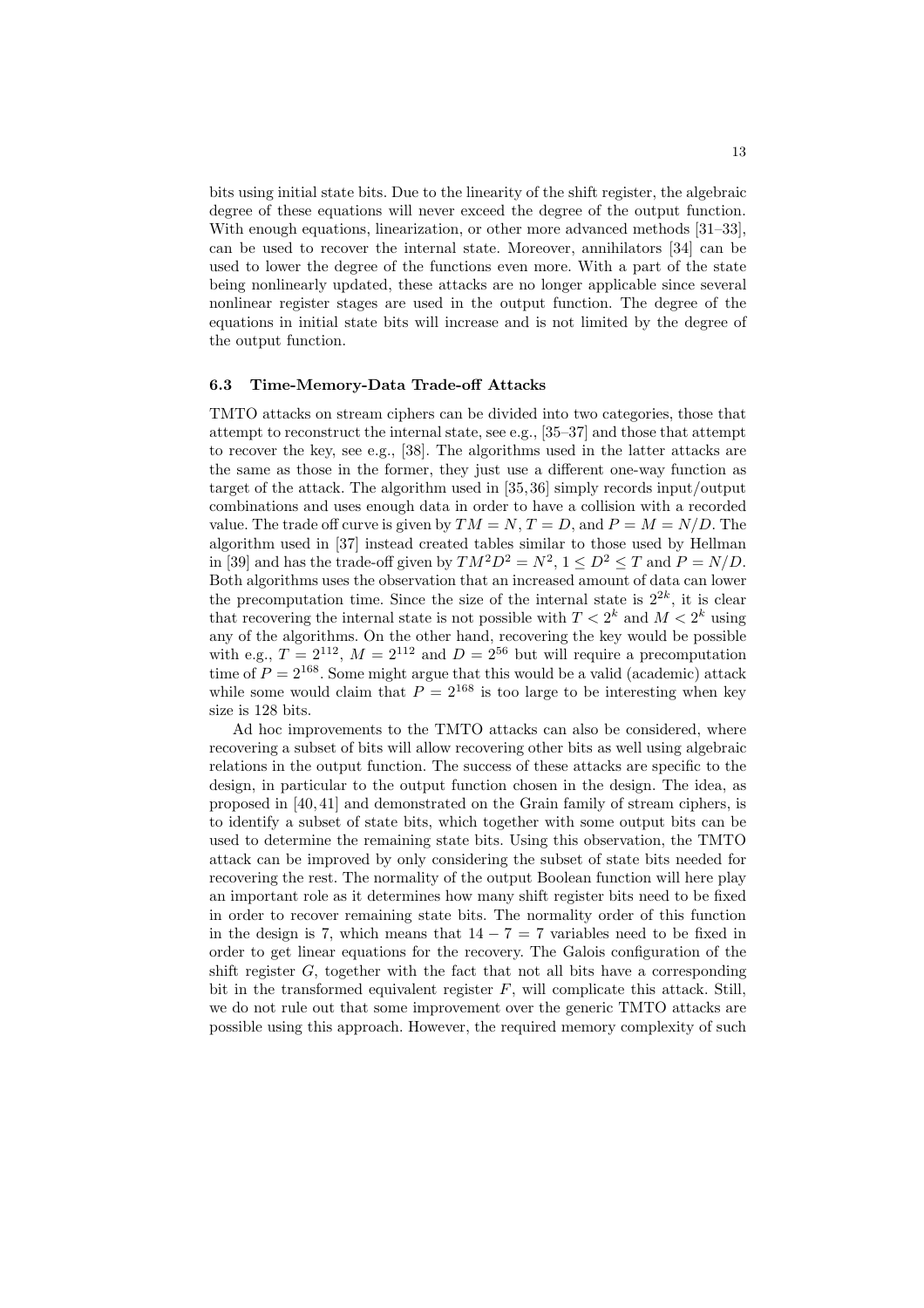an attack will far exceed that of brute force and a parallelized brute force [42] is likely to be much more efficient.

#### 6.4 Chosen IV Attacks

The complexity of the initialization function does not affect the attack complexities in the TMTO attacks. In this section we consider attacks that do depend on the initialization function. In a chosen IV scenario, the adversary can choose the initialization vector used in the initialization step. This is the basis for the Cube attack [43] and AIDA attack [44] and can lead to key recovery if the initialization is not carefully designed. The number of iterations in the initialization should be chosen such that all key and IV bits affect the keystream bits in a complex way.

To determine the resistance against these types of attacks, maximum degree monomial tests have been performed. Any keystream bit can be written as a function of key and IV bits

$$
z_i = f_i(k_0, \dots, k_{127}, iv_0, \dots, iv_{95}).
$$
\n(8)

All key bits are fixed to zero and a subset of the IV bits are fixed as well. Thus, running through all possible combinations of the non-fixed bits, the truth table of the function  $f_i$  is obtained, which can in turn be used to compute the ANF. This will lead to a d-monomial test [45] as we could check the presence of monomials of degree d and compare it to the expected number for a random Boolean function. Intuitively, the maximum degree monomial only exists if all bits have been properly mixed by the initialization function, so we focus on this monomial. The total number of bits that can be used is 96 requiring a complexity of  $2^{96}$  in order to determine the presence of the monomial  $iv_0, \ldots, iv_{95}$ . This is not feasible, and we instead adopt the test in [46] in order to find a monomial with manageable degree and that will be absent for as many initialization rounds as possible. The algorithm starts with just a few bits and exhaustively finds the monomial that is absent the maximum number of rounds. Then it greedily adds one more bit to the set and continues. All non-used key and IV bits are set to zero. For a conservative estimate the algorithm is allowed to use also key bits. This turns the Chosen IV attack into a less powerful nonrandomness detector since an attacker is not assumed to be able to choose key bits. Figure 4 shows the number of initialization rounds that can be broken using a particular degree (bit set size) for the monomial.

By using dedicated hardware it would be possible to test a larger number of IV bits, i.e., larger degree monomials. However, from the results in Figure 4 we deduce that the number of initialization steps is adequate to resist these types of chosen IV attacks. With 159 rounds that fail the nonrandomness test, we conclude that the proposed 256 rounds provide an adequate security margin. For a comparison, this test applied to Grain-128 can find non-randomness in about 240 initialization rounds with bit set size 23. Using bit set size of 40 the full Grain-128 initialization using 256 shows nonrandomness.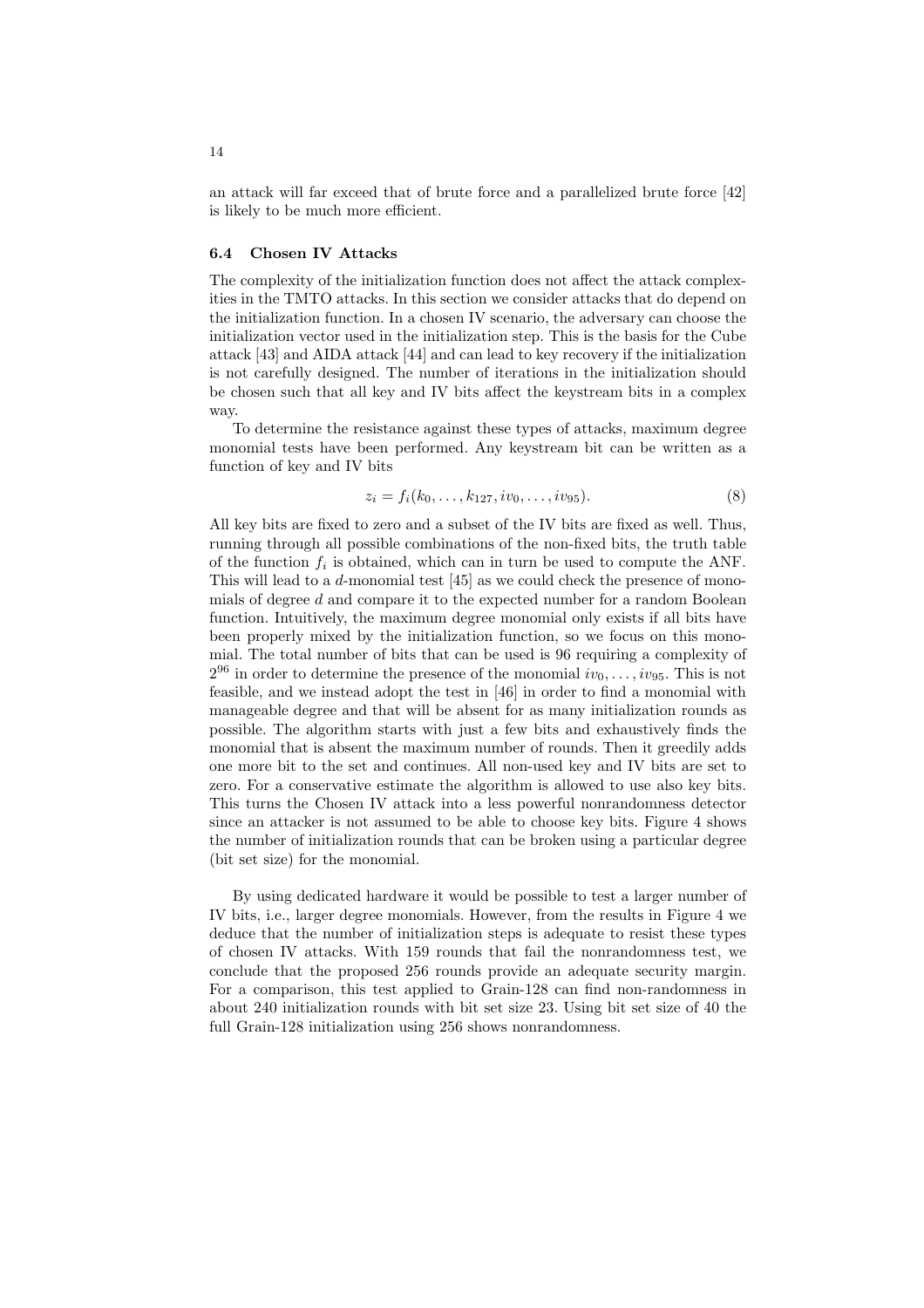

Fig. 4. The maximum number of initialization rounds that do not pass a maximum degree monomial test for a given monomial degree.

## 7 Conclusion

We presented a new stream cipher Espresso targeting 5G wireless communication systems. Its 1-bit per cycle version has 1497 GE area, 2.22 Gbits/sec throughput and 232 ns latency, meeting requirements of most 5G applications envisioned today. It is resistant to known attacks, including linear approximations, algebraic attacks, time-memory-data trade off attacks and chosen IV attacks.

## 8 Acknowledgements

This work carried out during the research visits of authors at the security group at Ericsson Research in 2013-2014 and supported by the grants SM12-0005 and SM12-0025 from the Swedish Foundation for Strategic Research. The authors would like to thank Mats Näslund and Ben Smeets from Ericsson Research for their help with this work, for sharing their expertise and providing many valuable comments and suggestions on the design.

### References

- 1. M. Olsson, C. Cavdar, P. Frenger, S. Tombaz, D. Sabella, and R. Jantti, "5green: Towards green 5g mobile networks," in *Int. Conf. on Wireless and Mobile Computing, Networking and Communications*, pp. 212–216, Oct 2013.
- 2. Ericsson White Paper, "5G radio access," June 2013. http://www.ericsson.com/ res/docs/whitepapers/wp-5g.pdf.
- 3. M. Hell, T. Johansson, A. Maximov, and W. Meier, "The Grain family of stream ciphers," *New Stream Cipher Designs: The eSTREAM Finalists, LNCS 4986*, pp. 179–190, 2008.
- 4. C. Cannière and B. Preneel, "Trivium," *New Stream Cipher Designs: The eS-TREAM Finalists, LNCS 4986*, pp. 244–266, 2008.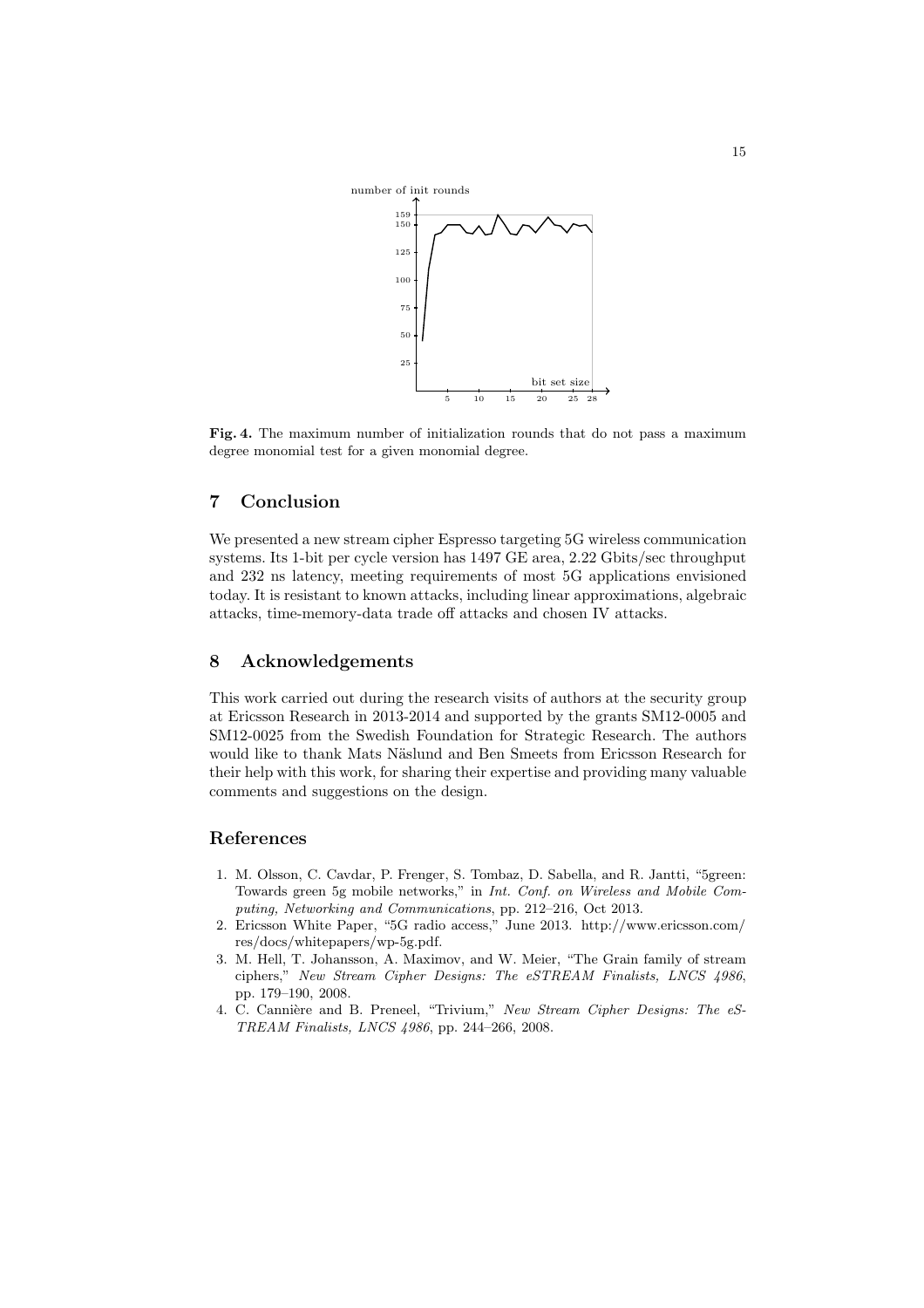- 5. R. Lidl and H. Niederreiter, *Introduction to Finite Fields and their Applications*. Cambridge Univ. Press, 1994.
- 6. E. Dubrova, "A transformation from the Fibonacci to the Galois NLFSRs," *IEEE Transactions on Information Theory*, vol. 55, pp. 5263–5271, November 2009.
- 7. B. Schneier, *Applied cryptography (2nd ed.): protocols, algorithms, and source code in C*. New York, NY, USA: John Wiley & Sons, Inc., 1995.
- 8. J. Daemen and V. Rijmen, "AES proposal: Rijndael," April 2003. National Institute of Standards and Technology.
- 9. M. Robshaw, "Stream ciphers," Tech. Rep. TR 701, July 1994.
- 10. C. De Cannière, O. Dunkelman, and M. K. zević, "KATAN and KTANTAN a family of small and efficient hardware-oriented block ciphers," in *Cryptographic Hardware and Embedded Systems—CHES 2009*, vol. 5747, pp. 272–288, Springer, 2009.
- 11. J. Guo, T. Peyrin, A. Poschmann, and M. Robshaw, "The led block cipher," in *Cryptographic Hardware and Embedded Systems, CHES 2011* (B. Preneel and T. Takagi, eds.), vol. 6917 of *Lecture Notes in Computer Science*, pp. 326–341, Springer Berlin / Heidelberg, 2011.
- 12. Z. Gong, S. Nikova, and Y. Law, "Klein: A new family of lightweight block ciphers," in *RFID. Security and Privacy* (A. Juels and C. Paar, eds.), vol. 7055 of *Lecture Notes in Computer Science*, pp. 1–18, Springer Berlin Heidelberg, 2012.
- 13. A. Bogdanov, L. R. Knudsen, G. Leander, C. Paar, A. Poschmann, M. J. B. Robshaw, Y. Seurin, and C. Vikkelsoe, "PRESENT: An Ultra-Lightweight Block Cipher," in *Cryptographic Hardware and Embedded Systems—CHES 2007*, vol. 4727 of *Lecture Notes in Computer Science*, pp. 450–466, Springer Berlin Heidelberg, 2007.
- 14. K. Shibutani, T. Isobe, H. Hiwatari, A. Mitsuda, T. Akishita, and T. Shirai, "Piccolo: An ultra-lightweight blockcipher," in *Cryptographic Hardware and Embedded Systems - CHES 2011* (B. Preneel and T. Takagi, eds.), vol. 6917 of *Lecture Notes in Computer Science*, pp. 342–357, Springer, 2011.
- 15. T. Suzaki, K. Minematsu, S. Morioka, and E. Kobayashi, "TWINE: A lightweight block cipher for multiple platforms," in *Selected Areas in Cryptography—SAC 2012* (L. Knudsen and H. Wu, eds.), vol. 7707 of *Lecture Notes in Computer Science*, pp. 339–354, Springer Berlin Heidelberg, 2013.
- 16. A. Juels, "RFID security and privacy: a research survey," *Selected Areas in Communications, IEEE Journal on*, vol. 24, pp. 381–394, Feb. 2006.
- 17. J. Borghoff, A. Canteaut, T. Gneysu, E. Kavun, M. Knezevic, L. Knudsen, G. Leander, V. Nikov, C. Paar, C. Rechberger, P. Rombouts, S. Thomsen, and T. Yaln, "Prince a low-latency block cipher for pervasive computing applications," in *Advances in Cryptology ASIACRYPT 2012* (X. Wang and K. Sako, eds.), vol. 7658 of *Lecture Notes in Computer Science*, pp. 208–225, Springer Berlin Heidelberg, 2012.
- 18. E. Biham and O. Dunkelman, "Cryptanalysis of the A5/1 GSM stream cipher," in *INDOCRYPT '00: Proceedings of the First International Conference on Progress in Cryptology*, (London, UK), pp. 43–51, Springer-Verlag, 2000.
- 19. E. Tews, R.-P. Weinmann, and A. Pyshkin, "Breaking 104-bit wep in under a minute." Cryptology ePrint Archive, Report 2007/120, 2007. http://eprint.iacr.org/.
- 20. S. Golomb, *Shift Register Sequences*. Aegean Park Press, 1982.
- 21. J. Golic, "On the security of nonlinear filter generators," in *Fast Software Encryption* (D. Gollmann, ed.), vol. 1039 of *Lecture Notes in Computer Science*, pp. 173– 188, Springer Berlin / Heidelberg, 1996.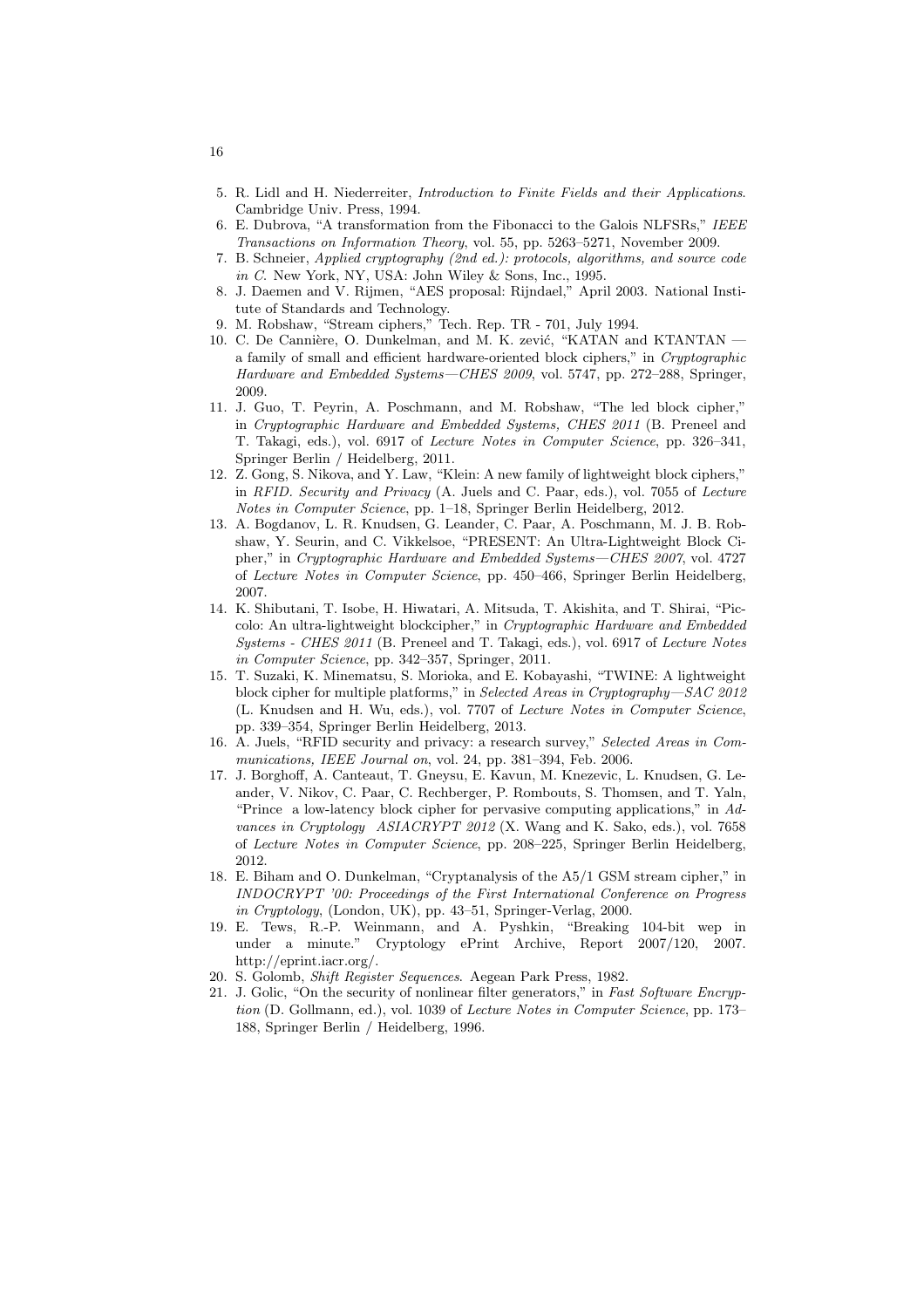- 22. A. Braeken and J. Lano, "On the (im)possibility of practical and secure nonlinear filters and combiners," in *Proceedings of the 12th international conference on Selected Areas in Cryptography*, SAC'05, (Berlin, Heidelberg), pp. 159–174, Springer-Verlag, 2006.
- 23. T. W. Cusick and P. Stănică, *Cryptographic Boolean functions and applications*. San Diego, CA, USA: Academic Press, 2009.
- 24. E. Dubrova, "A scalable method for constructing Galois NLFSRs with period  $2<sup>n</sup> 1$ using cross-join pairs," *IEEE Transactions on Information Theory*, vol. 1, no. 59, pp. 703–709, 2013.
- 25. E. Dubrova, "A method for generating full cycles by a composition of nlfsrs," *Design, Codes and Cryptography*, 2012.
- 26. C. Berbain, H. Gilbert, and A. Maximov, "Cryptanalysis of Grain," in *Fast Software Encryption 2006* (M. Robshaw, ed.), vol. 4047 of *Lecture Notes in Computer Science*, pp. 15–29, Springer, 2006.
- 27. D. Wagner, "A generalized birthday problem," in *Advances in Cryptology— CRYPTO 2002* (M. Yung, ed.), vol. 2442 of *Lecture Notes in Computer Science*, pp. 288–303, Springer, 2002.
- 28. J. D. Goli´c, "Computation of low-weight parity check polynomials," *Electronic Letters*, vol. 32, no. 21, pp. 1981–1982, 1996.
- 29. N. Courtois and W. Meier, "Algebraic attacks on stream ciphers with linear feedback," in *Advances in Cryptology—EUROCRYPT 2003* (E. Biham, ed.), vol. 2656 of *Lecture Notes in Computer Science*, pp. 345–359, Springer, 2003.
- 30. F. Armknecht and M. Krause, "Algebraic attacks on combiners with memory," in *Advances in Cryptology—CRYPTO 2003* (D. Boneh, ed.), vol. 2729 of *Lecture Notes in Computer Science*, pp. 162–176, Springer, 2003.
- 31. N. Courtois, A. Klimov, J. Patarin, and A. Shamir, "Efficient algorithms for solving overdefined systems of multivariate polynomial equations," in *Advances in Cryptology—EUROCRYPT 2003* (B. Preneel, ed.), vol. 1807 of *Lecture Notes in Computer Science*, pp. 392–407, Springer, 2000.
- 32. N. Courtois and J. Pieprzyk, "Cryptanalysis of block ciphers with overdefined systems of equations," in *Advances in Cryptology—ASIACRYPT 2002* (Y. Zheng, ed.), vol. 2501 of *Lecture Notes in Computer Science*, pp. 267–287, Springer, 2002.
- 33. J.-C. Faugére and A. Joux, "Algebraic cryptanalysis of Hidden Field Equation (HFE) cryptosystems using Gröbner bases," in *Advances in Cryptology—CRYPTO 2003* (D. Boneh, ed.), vol. 2729 of *Lecture Notes in Computer Science*, pp. 44–60, Springer, 2003.
- 34. W. Meier, E. Pasalic, and C. Carlet, "Algebraic attacks and decomposition of Boolean functions," in *Advances in Cryptology—EUROCRYPT 2004*, vol. 3027 of *Lecture Notes in Computer Science*, pp. 474–491, Springer, 2004.
- 35. J. Goli´c, "Cryptanalysis of alleged A5 stream cipher," in *Advances in Cryptology— EUROCRYPT 1997* (W. Fumy, ed.), vol. 1233 of *Lecture Notes in Computer Science*, pp. 239–255, Springer, 1997.
- 36. S. Babbage, "A space/time tradeoff in exhaustive search attacks on stream ciphers," in *European Convention on Security and Detection*, no. 408 in IEE Conference Publication, 1995.
- 37. A. Biryukov and A. Shamir, "Cryptanalytic time/memory/data tradeoffs for stream ciphers," in *Advances in Cryptology—ASIACRYPT 2000* (T. Okamoto, ed.), vol. 1976 of *Lecture Notes in Computer Science*, pp. 1–13, Springer, 2000.
- 38. J. Hong and P. Sarkar, "New applications of time memory data tradeoffs.," in *Advances in Cryptology—ASIACRYPT 2005* (B. Roy, ed.), vol. 3788 of *Lecture Notes in Computer Science*, pp. 353–372, Springer, 2005.